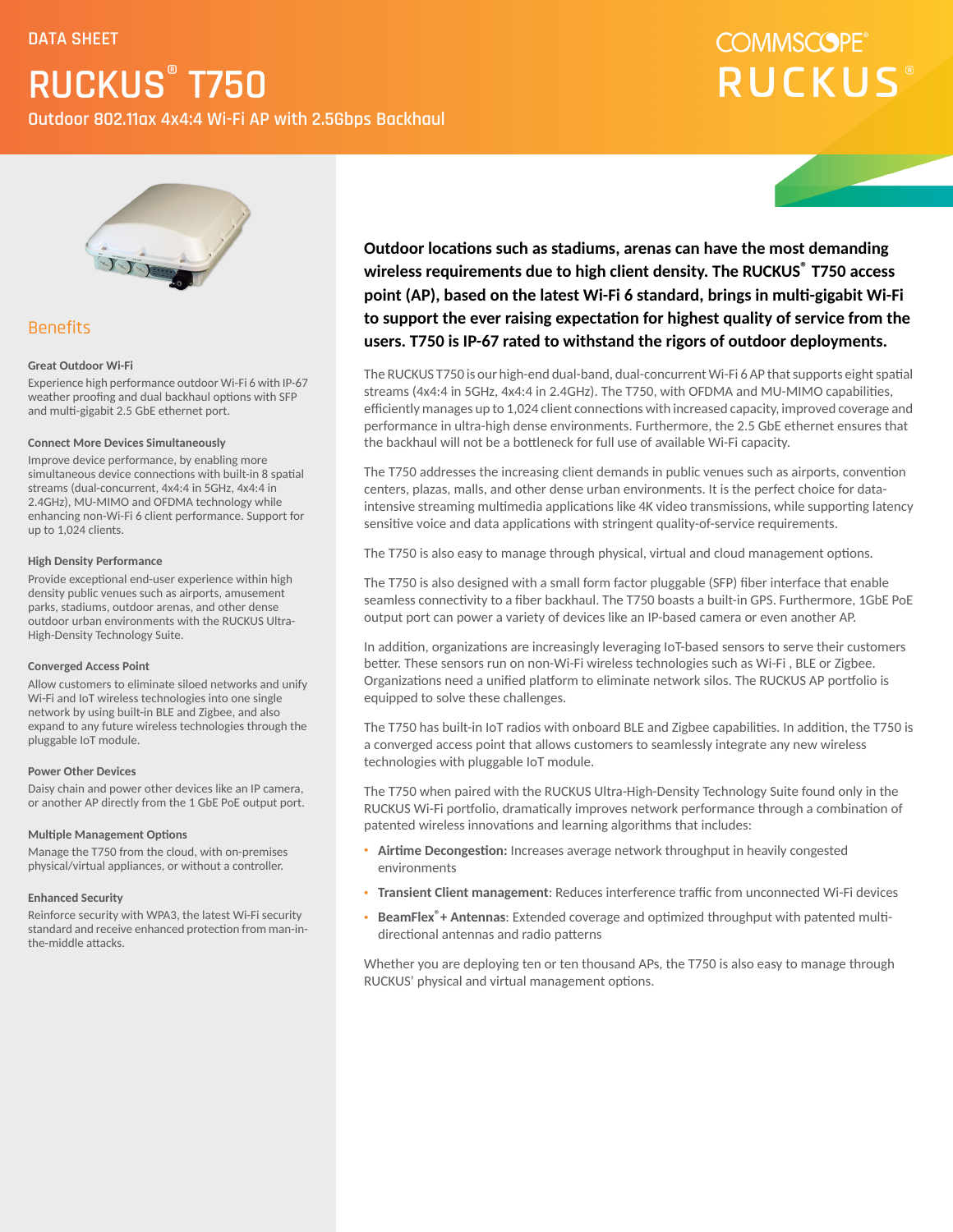Outdoor 802.11ax 4x4:4 Wi-Fi AP with 2.5Gbps Backhaul

### Access Point Antenna Pattern

RUCKUS' BeamFlex+ adaptive antennas allow the T750 AP to dynamically choose among a host of antenna patterns (over 4,000 possible combinations) in real-time to establish the best possible connection with every device. This leads to:

- Better Wi-Fi coverage
- · Reduced RF interference

Traditional omni-directional antennas, found in generic access points, oversaturate the environment by needlessly radiating RF signals in all directions. In contrast, the RUCKUS BeamFlex+ adaptive antenna directs the radio signals per-device on a packet by-packet basis to optimize Wi-Fi coverage and capacity in real-time to support high device density environments. BeamFlex+ operates without the need for device feedback and hence can benefit even devices using legacy standards.

Figure 1. Example of BeamFlex+ pattern





Note: The outer trace represents the composite RF footprint of all possible BeamFlex+ antenna patterns, while the inner trace represents one BeamFlex+ antenna pattern within the composite outer trace.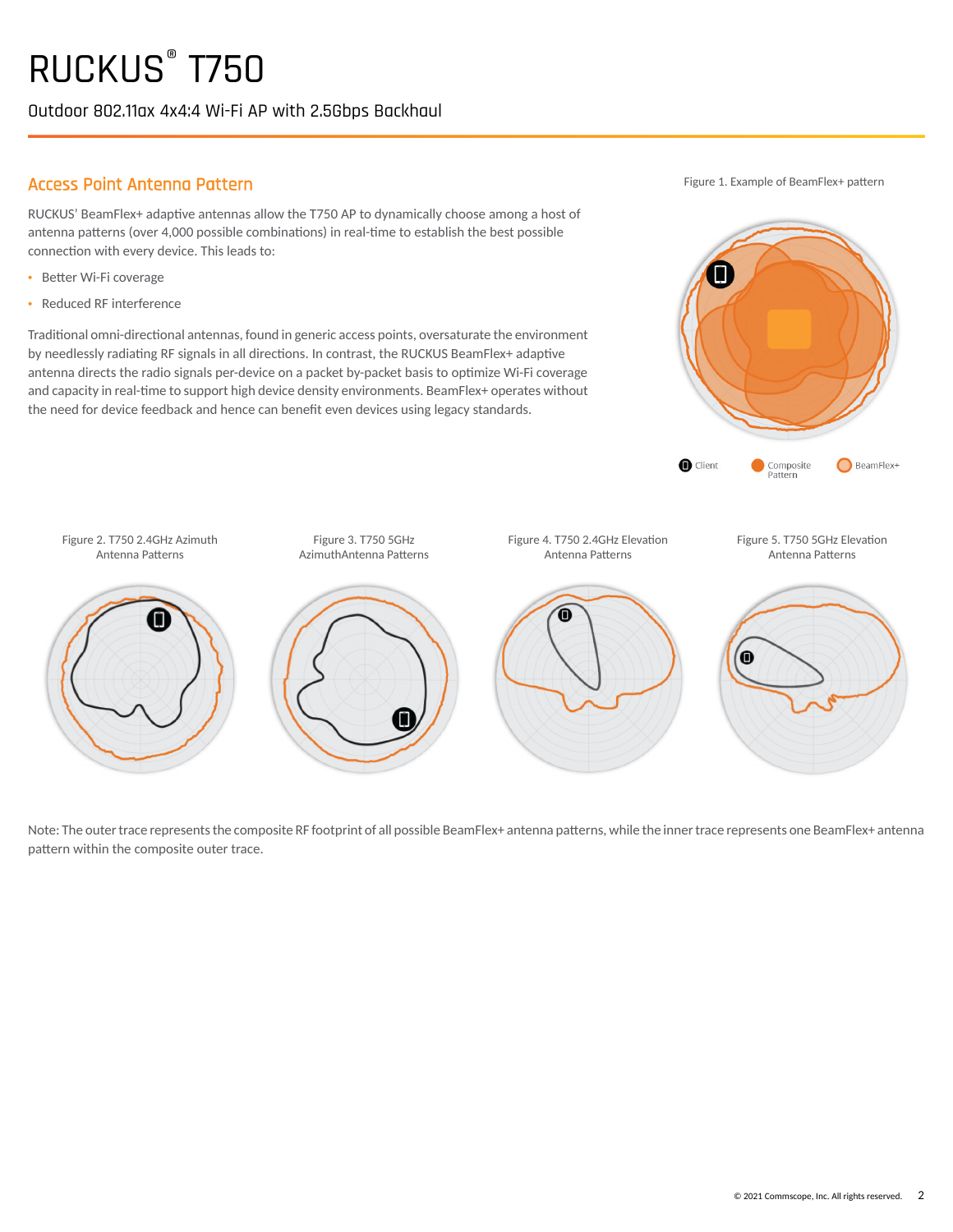Outdoor 802.11ax 4x4:4 Wi-Fi AP with 2.5Gbps Backhaul

| <b>WI-FI</b>                    |                                                                                                                                                                           |
|---------------------------------|---------------------------------------------------------------------------------------------------------------------------------------------------------------------------|
| Wi-Fi Standards                 | $\bullet$<br>IEEE 802.11a/b/g/n/ac/ax                                                                                                                                     |
| <b>Supported Rates</b>          | 802.11ax: 4 to 2400 Mbps<br>٠<br>٠<br>802.11ac: 6.5 to 1732 Mbps<br>802.11n: 6.5 to 600 Mbps<br>٠<br>802.11a/g: 6 to 54 Mbps<br>٠<br>٠<br>802.11b: 1 to 11 Mbps           |
| <b>Supported Channels</b>       | $2.4$ GHz: 1-13<br>$\bullet$<br>۰<br>5GHz: 36-64, 100-144, 149-165                                                                                                        |
| <b>MIMO</b>                     | 4x4 SU-MIMO<br>٠<br>٠<br>4x4 MU-MIMO                                                                                                                                      |
| <b>Spatial Streams</b>          | 4 for both SU-MIMO & MU-MIMO<br>$\bullet$                                                                                                                                 |
| <b>Radio Chains and Streams</b> | 4x4:4<br>٠                                                                                                                                                                |
| Channelization                  | $\bullet$<br>20, 40, 80, 160MHz                                                                                                                                           |
| Security                        | WPA-PSK, WPA-TKIP, WPA2-Personal, WPA2-Enterprise,<br>٠<br>WPA3-Personal, WPA3-Enterprise, AES, 802.11i, Dynamic<br>PSK, OWE<br>WIPS/WIDS<br>٠                            |
| Other Wi-Fi Features            | $\bullet$<br>WMM, Power Save, Tx Beamforming, LDPC, STBC,<br>802.11r/k/v<br>$\bullet$<br>Hotspot<br>Hotspot 2.0<br>$\bullet$<br>Captive Portal<br>$\bullet$<br>٠<br>WISPr |

| <b>RF</b>                                                |                                                                                                                                                    |
|----------------------------------------------------------|----------------------------------------------------------------------------------------------------------------------------------------------------|
| Antenna Type                                             | BeamFlex+ adaptive antennas with polarization diversity<br>Adaptive antenna that provides 4,000+ unique antenna<br>٠<br>patterns per band          |
| Antenna Gain (max)                                       | Up to 3dBi                                                                                                                                         |
| Peak Transmit Power (Tx port/<br>chain + Combining gain) | 2.4GHz: 28dBm<br>٠<br>5GHz: 28dBm<br>$\bullet$                                                                                                     |
| <b>Frequency Bands</b>                                   | ISM (2.4-2.484GHz)<br>٠<br>U-NII-1 (5.15-5.25GHz)<br>٠<br>U-NII-2A (5.25-5.35GHz)<br>٠<br>U-NII-2C (5.47-5.725GHz)<br>٠<br>U-NII-3 (5.725-5.85GHz) |

| 2.4GHZ RECEIVE SENSITIVITY (dBm) |                  |                  |                |                  |             |       |              |
|----------------------------------|------------------|------------------|----------------|------------------|-------------|-------|--------------|
| <b>HT20</b>                      |                  |                  | <b>HT40</b>    |                  |             |       |              |
|                                  | MCS <sub>0</sub> | MCS7             |                | MCS <sub>0</sub> |             | MCS7  |              |
| $-98$                            |                  |                  | $-79$<br>$-95$ |                  |             | $-76$ |              |
|                                  | <b>HE20</b>      |                  |                |                  | <b>HE40</b> |       |              |
| MCS <sub>0</sub>                 | MCS7             | MCS <sub>9</sub> | <b>MCS11</b>   | MCS <sub>0</sub> | MCS7        | MCS9  | <b>MCS11</b> |
| -98                              | $-79$            | $-76$            | $-70$          | $-95$            | $-76$       | $-73$ | $-67$        |

|                  |                            |              | <b>5GHZ RECEIVE SENSITIVITY (dBm)</b> |                  |       |                  |       |                  |       |              |                  |
|------------------|----------------------------|--------------|---------------------------------------|------------------|-------|------------------|-------|------------------|-------|--------------|------------------|
|                  |                            | <b>VHT20</b> |                                       |                  |       | <b>VHT40</b>     |       |                  |       | <b>VHT80</b> |                  |
| MCS <sub>0</sub> | MCS7                       | MCS8         | MCS <sub>9</sub>                      | MCS <sub>0</sub> | MCS7  | MCS8             | MCS9  | MCS <sub>0</sub> | MCS7  | MCS8         | MCS <sub>9</sub> |
| $-98$            | -80                        | $-77$        |                                       | $-95$            | $-77$ | ٠                | $-72$ | $-92$            | $-74$ | ۰            | $-69$            |
|                  | <b>HE20</b><br><b>HE40</b> |              |                                       |                  |       | <b>HE80</b>      |       |                  |       |              |                  |
| MCS <sub>0</sub> | MCS7                       | MCS9         | MCS11                                 | MCS <sub>0</sub> | MCS7  | MCS <sub>9</sub> | MCS11 | MCS <sub>0</sub> | MCS7  | MCS9         | MCS11            |
| $-98$            | $-80$                      | $-75$        | $-70$                                 | $-95$            | $-77$ | $-72$            | $-67$ | $-92$            | $-74$ | $-69$        | $-64$            |

| 2.4GHZ TX POWER TARGET (PER CHAIN) |            |  |  |
|------------------------------------|------------|--|--|
| Rate                               | Pout (dBm) |  |  |
| MCSO, HT20                         | 22         |  |  |
| <b>MCS7, HT20</b>                  | 19.5       |  |  |
| MCS8, HE20                         | 19         |  |  |
| MCS9, HE40                         | 18.5       |  |  |
| <b>MCS11, HE40</b>                 | 17         |  |  |

| <b>5GHZ TX POWER TARGET (PER CHAIN)</b> |            |  |  |
|-----------------------------------------|------------|--|--|
| Rate                                    | Pout (dBm) |  |  |
| MCS0, VHT20                             | 22         |  |  |
| MCS7, VHT40, VHT80                      | 20         |  |  |
| MCS9, VHT40, VHT80                      | 18.5       |  |  |
| MCS11, HE20, HE40, HE80                 | 17         |  |  |

| <b>PERFORMANCE AND CAPACITY</b> |                                                       |  |  |
|---------------------------------|-------------------------------------------------------|--|--|
| <b>Peak PHY Rates</b>           | • 2.4 GHz: 1148 Mbps<br>5 GHz: 2400 Mbps<br>$\bullet$ |  |  |
| <b>Client Capacity</b>          | • Up to 1024 clients per AP                           |  |  |
| <b>SSID</b>                     | Up to 31 per AP<br>۰                                  |  |  |

| <b>RUCKUS RADIO MANAGEMENT</b>      |                                                                                                                                      |  |  |  |
|-------------------------------------|--------------------------------------------------------------------------------------------------------------------------------------|--|--|--|
| Antenna Optimization                | BeamFlex+<br>$\bullet$<br>Polarization Diversity with Maximal Ratio Combining (PD-<br>٠<br>MRC)                                      |  |  |  |
| Wi-Fi Channel Management            | ChannelFly<br>٠<br><b>Background Scan Based</b><br>٠                                                                                 |  |  |  |
| <b>Client Density Management</b>    | Adaptive Band Balancing<br>۰<br><b>Client Load Balancing</b><br>٠<br>Airtime Fairness<br>٠<br>Airtime-based WLAN Prioritization<br>٠ |  |  |  |
| <b>SmartCast Quality of Service</b> | QoS-based scheduling<br>٠<br>Directed Multicast<br>٠<br>$L2/L3/L4$ ACLs<br>٠                                                         |  |  |  |
| Mobility                            | SmartRoam<br>٠                                                                                                                       |  |  |  |
| Diagnostic tools                    | Spectrum Analysis<br>٠<br>SpeedFlex<br>٠                                                                                             |  |  |  |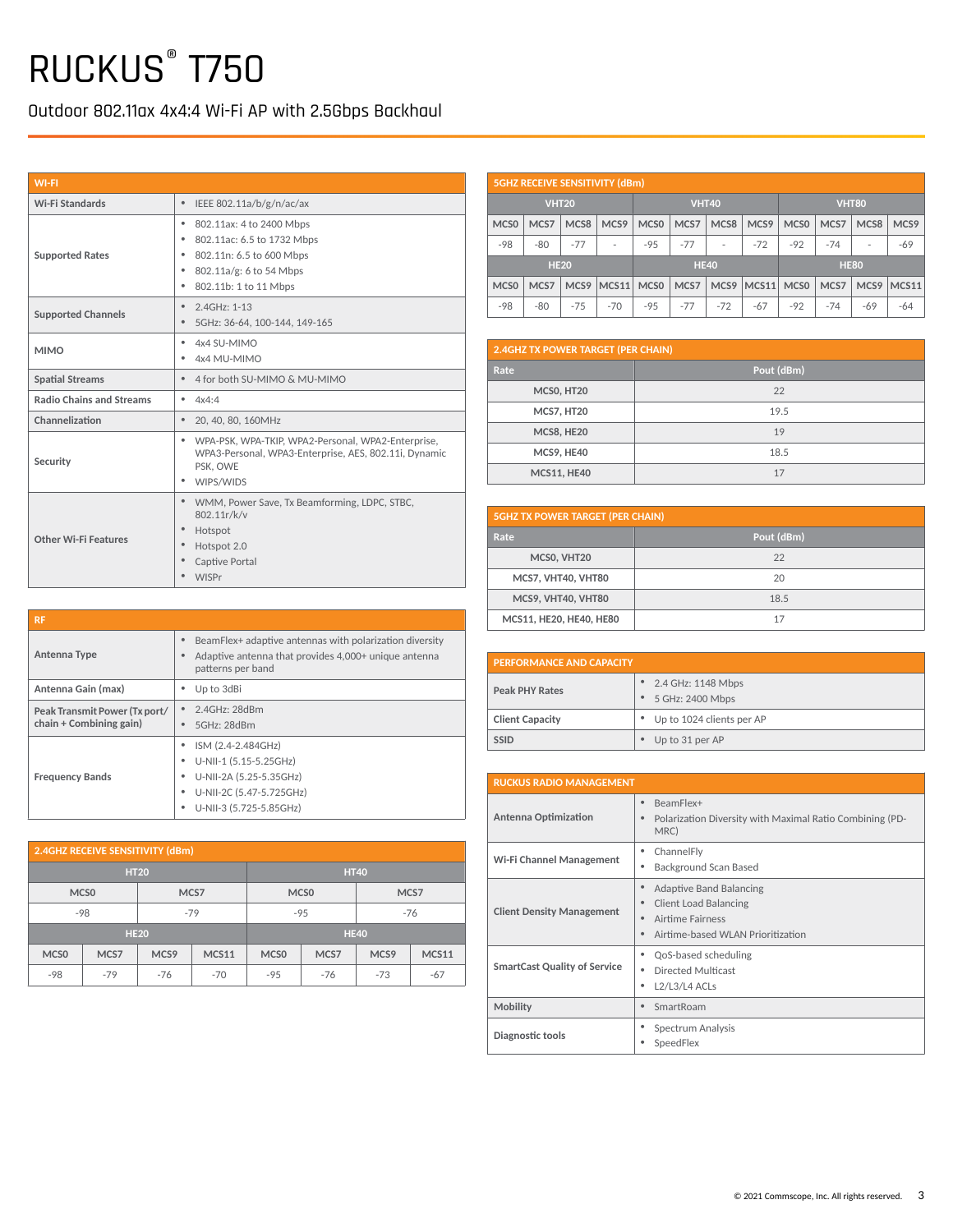Outdoor 802.11ax 4x4:4 Wi-Fi AP with 2.5Gbps Backhaul

| <b>NETWORKING</b>                  |                                                                                                                   |
|------------------------------------|-------------------------------------------------------------------------------------------------------------------|
| <b>Controller Platform Support</b> | SmartZone<br><b>ZoneDirector</b><br>Cloud<br>Standalone<br>Unleashed<br>٠                                         |
| Mesh                               | SmartMesh <sup>™</sup> wireless meshing technology. Selfhealing Mesh<br>٠                                         |
| IP                                 | IPv4, IPv6, dual-stack<br>۰                                                                                       |
| <b>VLAN</b>                        | 802.1Q (1 per BSSID or dynamic per user based on RADIUS)<br><b>VLAN Pooling</b><br>Port-based                     |
| 802.1x                             | Authenticator & Supplicant                                                                                        |
| Tunnel                             | L2TP, GRE, Soft-GRE<br>٠                                                                                          |
| <b>Policy Management Tools</b>     | Application Recognition and Control<br><b>Access Control Lists</b><br>Device Fingerprinting<br>Rate Limiting<br>۰ |
| <b>IoT Capable</b>                 | Yes<br>٠                                                                                                          |

| <b>OTHER RADIO TECHNOLOGIES</b> |                 |
|---------------------------------|-----------------|
| <b>GPS</b>                      | Types GLONASetc |

| <b>PHYSICAL INTERFACES</b>         |                                                            |                                             |  |  |  |
|------------------------------------|------------------------------------------------------------|---------------------------------------------|--|--|--|
|                                    | <b>T750SE</b><br><b>T750</b>                               |                                             |  |  |  |
| <b>Ethernet</b>                    | 1x2.5 Gbps, 1 x 10/100/1000 Mbps ports, RJ-45<br>LACP<br>٠ |                                             |  |  |  |
| Fiber                              | SFP, 1Gbps, SFP+ 10 Gbps<br>٠                              |                                             |  |  |  |
| <b>USB</b>                         | 1 USB 2.0 port, Type A<br>۰                                |                                             |  |  |  |
| <b>External Antenna Connectors</b> |                                                            | 4x N-type female<br>$\bullet$<br>connectors |  |  |  |

| <b>PHYSICAL CHARACTERISTICS</b> |                                                                                                            |                                                                                                          |  |  |  |
|---------------------------------|------------------------------------------------------------------------------------------------------------|----------------------------------------------------------------------------------------------------------|--|--|--|
|                                 | <b>T750</b>                                                                                                | <b>T750SE</b>                                                                                            |  |  |  |
| <b>Physical Size</b>            | 34.64cm (L), 24.06cm (W),<br>$\bullet$<br>10.17cm (H)<br>13.64in (L) x 9.47in (W) x<br>٠<br>$4.0$ in $(H)$ | 34.08cm (L),<br>24.06cm (W),<br>11.17cm (H)<br>13.42in (L) x 9.47in (W) x<br>$\bullet$<br>$4.4$ in $(H)$ |  |  |  |
| Weight                          | 2.84kg<br>٠<br>$6.27$ lbs<br>٠                                                                             | 3.31kg<br>٠<br>$7.3$ lbs<br>٠                                                                            |  |  |  |
| Mounting                        | Pole Mount<br>٠<br>Wall Mount<br>٠<br>Flat Surface<br>٠<br>Bracket included in the box<br>٠                |                                                                                                          |  |  |  |
| <b>Operating Temperature</b>    | -40°C (-40°F) to 65°C (145°F)<br>٠                                                                         |                                                                                                          |  |  |  |
| <b>Operating Humidity</b>       | Up to 95%, non-condensing<br>۰                                                                             |                                                                                                          |  |  |  |
| <b>Wind Survivabiity</b>        | Up to 266km/h (165mph)<br>٠                                                                                |                                                                                                          |  |  |  |

| <b>POWER</b>                                                               |                                                       |                                                                                                                                                                                                          |
|----------------------------------------------------------------------------|-------------------------------------------------------|----------------------------------------------------------------------------------------------------------------------------------------------------------------------------------------------------------|
| Mode                                                                       | <b>Power Consumption</b>                              | <b>System Configuration</b>                                                                                                                                                                              |
| <b>AC Power</b>                                                            | 64.6W (SFP+ Backhaul)<br>63.7W (Ethernet<br>Backhaul) | $\bullet$<br><b>Full Functionality</b><br>$\bullet$<br>2nd Ethernet Port enabled<br>PSE Out (26W) available<br>$\bullet$<br>Onboard IoT enabled<br>$\bullet$<br>$\bullet$<br>USB enabled (3W) - omni SKU |
| 802.3bt Class 7 (Maximum<br><b>Functionality With PSE Out)</b>             | 57W                                                   | <b>Full Functionality</b><br>٠<br>2nd Ethernet Port enabled<br>٠<br>PSE Out (26W) available<br>٠<br>Onboard IoT enabled<br>٠<br>٠<br>USB enabled (3W) - omni SKU                                         |
| 802.3bt Class 5 (Reduced<br><b>Functionality With PSE Out</b><br>Disabled) | 31W                                                   | 2nd Ethernet Port enabled<br>$\bullet$<br>$\bullet$<br>PSE Out disabled<br>Onboard IoT enabled<br>٠<br>USB enabled (3W) - omni SKU<br>$\bullet$                                                          |
| 802.3at (Reduced<br><b>Functionality Without USB)</b>                      | 24.2W                                                 | 2nd Ethernet Port enabled<br>٠<br>PSE Out disabled<br>٠<br>Onboard IoT enabled<br>٠<br>USB disabled<br>٠                                                                                                 |
| Idle                                                                       | 10.75W                                                | $\bullet$<br>2nd Ethernet Port enabled<br>PSE Out disabled<br>$\bullet$<br>Onboard IoT disabled<br>$\bullet$<br>$\bullet$<br>USB disabled                                                                |

| <b>Certifications and Compliance</b> |                                                                                                                                                                                                                                                                                                                                                                                         |
|--------------------------------------|-----------------------------------------------------------------------------------------------------------------------------------------------------------------------------------------------------------------------------------------------------------------------------------------------------------------------------------------------------------------------------------------|
| Wi-Fi Alliance*                      | Wi-Fi CERTIFIED <sup>™</sup> a, b, g, n, ac<br>Wi-Fi CERTIFIED™ 6<br>Wi-Fi Enhanced Open <sup>™</sup><br>WPA2 <sup>™</sup> - Personal<br>WPA2 <sup>™</sup> - Enterprise<br>WPA3 <sup>™</sup> - Personal<br>WPA3 <sup>™</sup> - Enterprise<br>Wi-Fi Agile Multiband <sup>™</sup><br>Wi-Fi Optimized Connectivity <sup>™</sup><br>Wi-Fi Vantage™<br><b>WMM</b> <sup>®</sup><br>Passpoint® |
| <b>Standards Compliance**</b>        | EN 60950-1 Safety<br>EN 60601-1-2 Medical<br>EN 61000-4-2/3/5 Immunity<br>٠<br>EN 50121-1 Railway EMC<br>٠<br>EN 50121-4 Railway Immunity<br>IEC 61373 Railway Shock & Vibration<br>٠<br>EN 62311 Human Safety/RF Exposure<br><b>WEEE &amp; RoHS</b><br>ISTA 2A Transportation                                                                                                          |

\*For complete list of WFA certifications, please see the Wi-Fi Alliance website. \*\*For current certification status, please see the price list.

| <b>Software and Services</b> |                                                           |
|------------------------------|-----------------------------------------------------------|
| Location based services      | SPoT                                                      |
| <b>Network Analytics</b>     | • SmartCell Insight (SCI)<br><b>RUCKUS Analytics</b><br>٠ |
| <b>Security and Policy</b>   | Cloudpath                                                 |